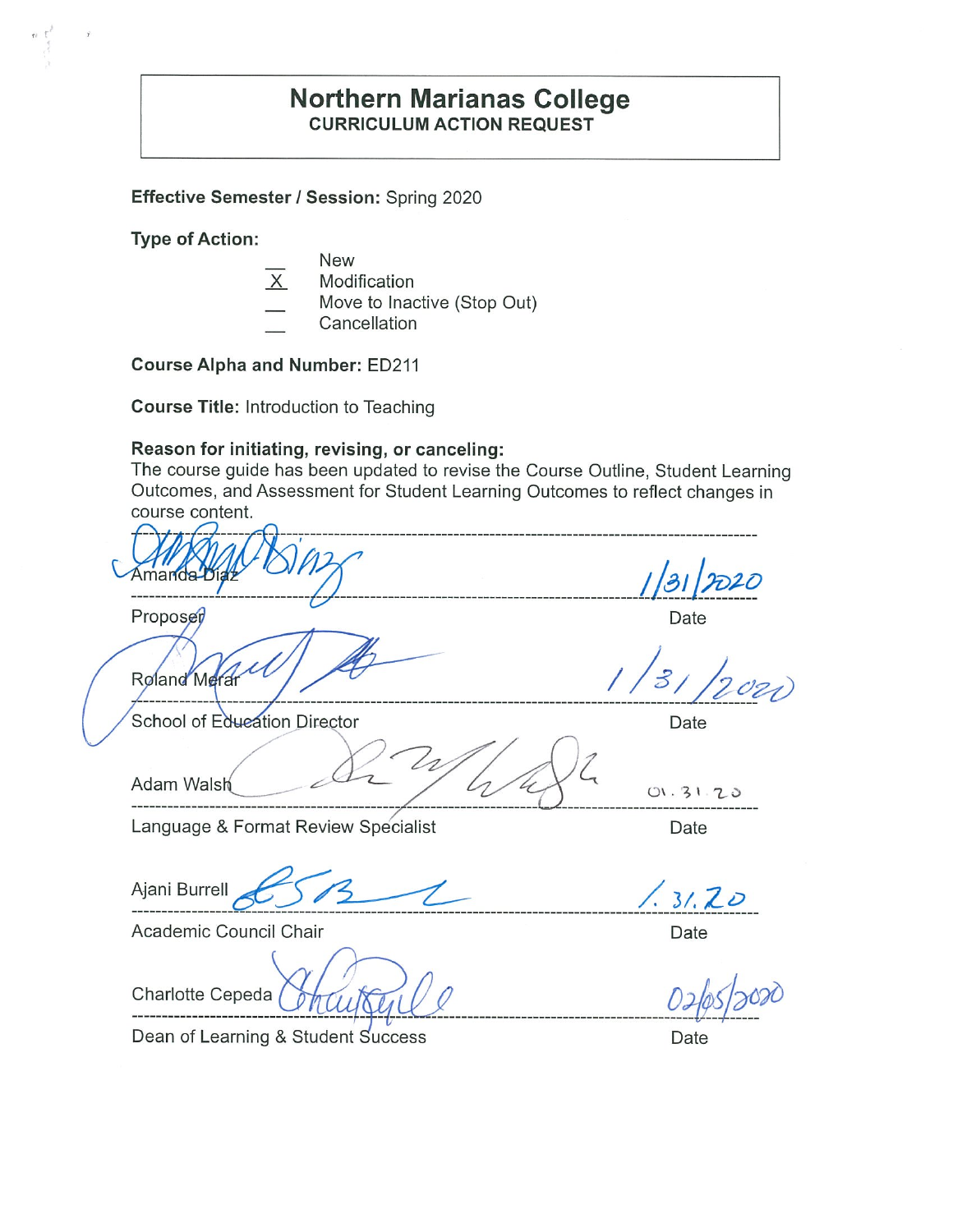Course: ED211 Introduction to Teaching

### **1. Department**

School of Education

### **2. Purpose**

The objective of this course is to provide pre-service teachers with the overall view of the education degree. It provides the understanding of the introductory level of effective teaching and strategies for organizing and managing a classroom. In addition, it is a requirement for all students pursuing a Bachelor of Science Degree in Education with an emphasis in Elementary Education, Early Childhood Education, Special Education, and Rehabilitation & Human Services.

## **3. Description**

## **A. Required/Recommended Textbook(s) and Related Materials**

Required:

Wong, H.K. and Wong, R. T. How to be an Effective Teacher: The First Days of School, 5th ed., Mountain View, CA: Harry Wong Publisher, 2018.

Recommended: N/A

## **B. Contact Hours**

- **1. Lecture:** 3 per week/ 45 per semester
- **2. Lab:** N/A
- **3. Other:** 30 hours of classroom observations

## **C. Credits**

- **1. Number:** 4
- **2. Type:** Regular degree credits

### **D. Catalogue Course Description**

This course is designed to introduce students to the fundamental theories and practices of teaching and learning. Students will examine a variety of teaching strategies, and learn how to utilize effective strategies to support teaching and learning. In addition, pre-service students will be expected to complete 30 hours of classroom observations in a variety of classroom settings. The observations allow pre-service teachers to view what goes on in the classroom. Prerequisites: English Placement Level: EN095. Math Placement Level: None. Or, granted permission by the Director of the School of Education.

### **E. Degree or Certificate Requirements Met by Course**

This is a required course for all Bachelor of Science Degrees in Education with an emphasis in Elementary Education, Early Childhood Education, Special Education, or Rehabilitation & Human Services majors.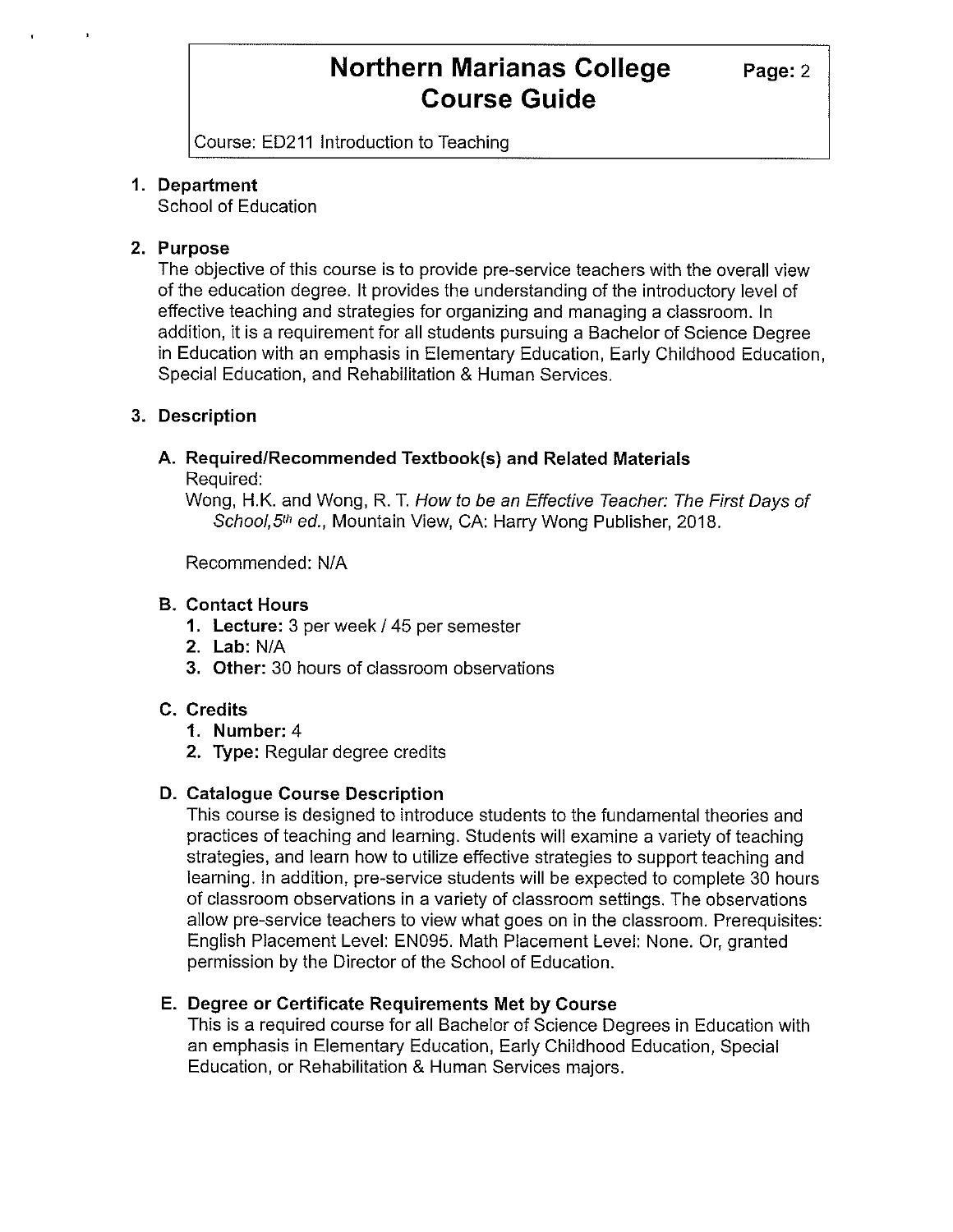**Page:3** 

Course: ED211 Introduction to Teaching

#### **F. Course Activities and Design**

The course is designed to incorporate lectures, discussions, videos, presentations, reflections, quizzes, incidental assignments, exams, and 30 hours of classroom observations.

#### **4. Course Prerequisite(s); Concurrent Course Enrollment**  Prerequisites: None

Concurrent Course Enrollment: None

**Required English/Mathematics Proficiency Level(s)**  English Placement Level: EN095 Mathematics Placement Level: None

#### **5. Estimated Cost of Course; Instructional Resources Needed**

Cost to the Student: Tuition for a 4 credit course, cost of required textbooks, and instructional materials fee.

Cost to the College: Instructor's salary.

Instructional resources needed for the course include: laptop, projector, whiteboard, Curriculum Resource Center (CRC) materials, photocopied materials, and various other consumable materials as necessary.

#### **6. Method of Evaluation**

Student grades will be determined based on:

- 1.0. Attendance/Participation;
- 2.0 Presentations;
- 3.0 Observations;
- 4.0 Reflections;
- 5.0 Incidental Assignments;
- 6.0 Quizzes; and
- 7.0 Examinations

NMC's grading and attendance policies will be followed.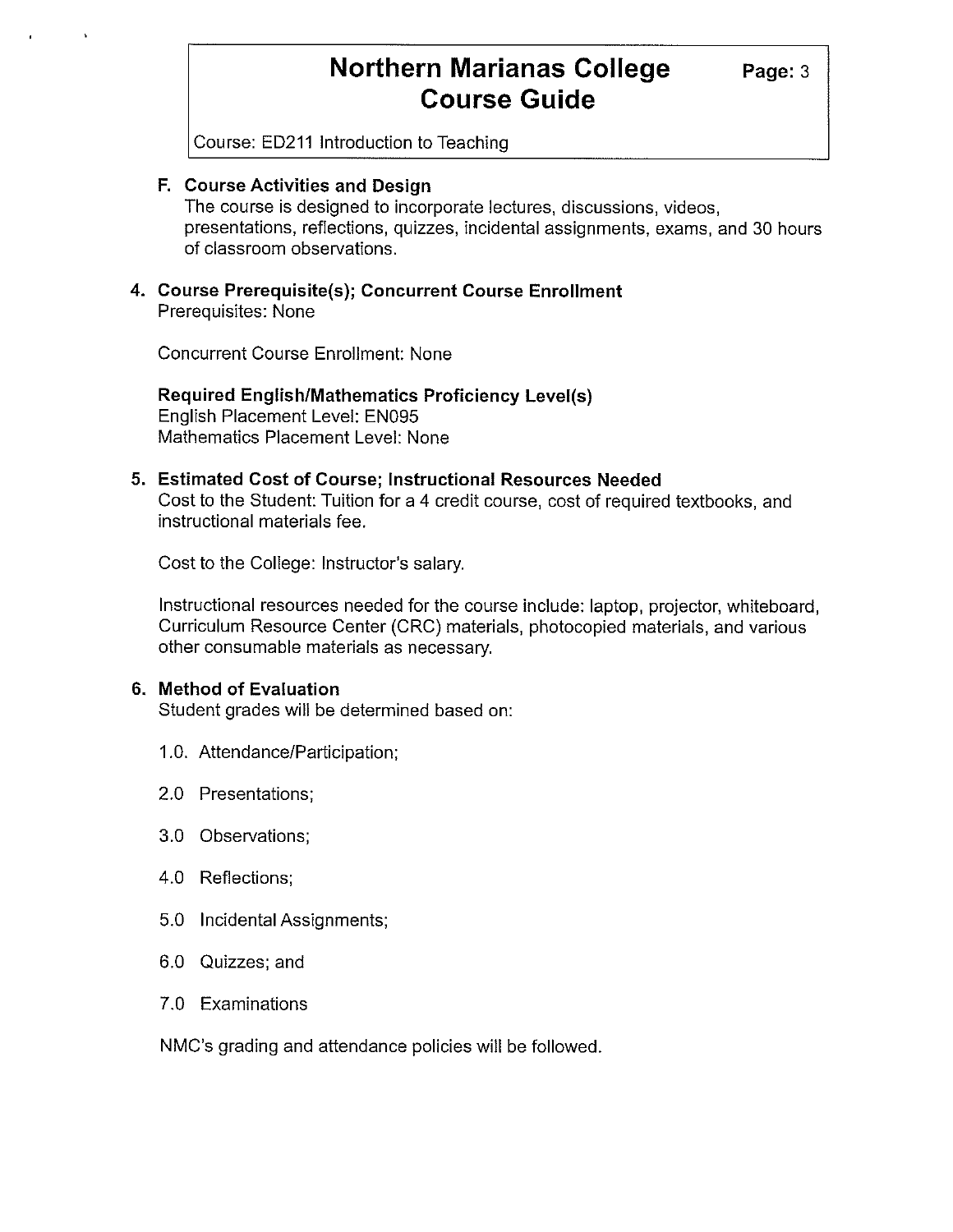Course: ED211 Introduction to Teaching

### **7. Course Outline**

This is a topical outline and does not necessarily indicate the sequence in which the material will be presented.

- 1.0 Introduction to Teaching
	- 1.1 How Adults Learn
	- 1.2 Components of a Teach Back Lesson Plan
	- 1.3 The Retention Triangle
	- 1.4 Bloom's Taxonomy
- 2.0 Basis of a Teacher
	- 2.1 Characteristics of an effective teacher
	- 2.2 Key elements for the first days of school
	- 2.3 Student Achievement Gaps
	- 2.4 Research-based teaching strategies
- 3.0 Positive Expectations
	- 3.1 Importance of positive expectations
	- 3.2 Student learning
	- 3.3 Professionalism
	- 3.4 Culture of courtesy and cooperation
- 4.0 Classroom Management
	- 4.1 Importance of a well-managed classroom
	- 4.2 Classroom preparation
	- 4.3 Importance of teacher introductions
	- 4.4 Classroom procedures
	- 4.5 Effective discipline plan
- 5.0 Lesson Mastery
	- 5.1 Creating an effective lesson
	- 5.2 Assessing for student learning
	- 5.3 Evaluating for student learning
	- 5.4 Enhance student learning
- 6.0 Professionalism
	- 6.1 The effective teacher
	- 6.2 Maximizing your potential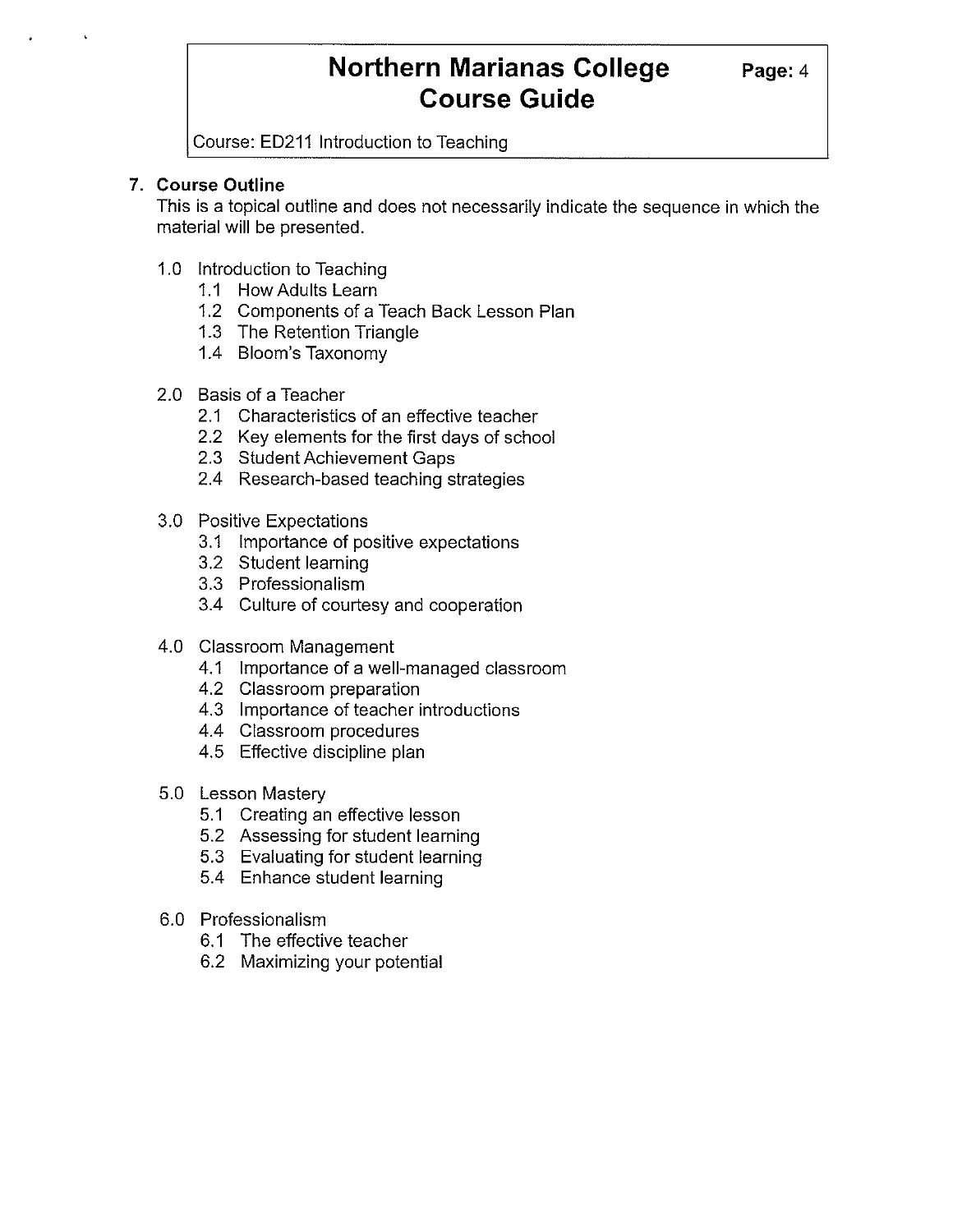Course: ED211 Introduction to Teaching

#### **8. Instructional Goals**

The course will introduce students to:

- 1.0 Appropriate student learning objectives;
- 2.0 The components of a teach back model;
- 3.0 Facilitating three or more teaching strategies;
- 4.0 Evaluating various classroom settings;
- 5.0 Conducting self-reflections on key ideas of teaching and becoming an educator; and
- 6.0 The elements of an effective teacher.